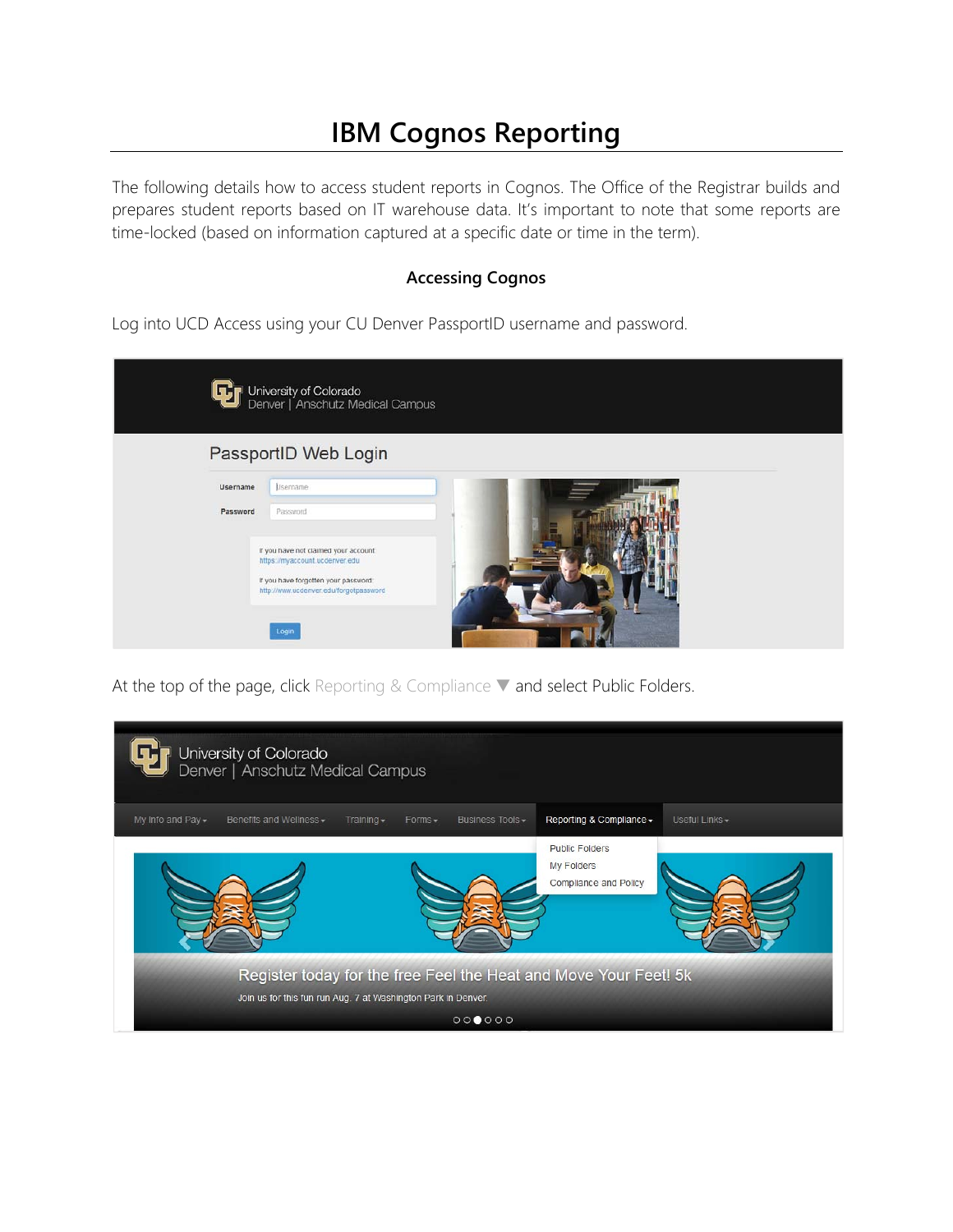Under the Public Folders tab on the CU Reporting System page, click "UC Denver."

| $\blacksquare$      | <b>CU Reporting System</b>          | $Log$ Off $\boxed{6}$     | B v   合 v i v Launch v ? v IBM. |                |         |  |
|---------------------|-------------------------------------|---------------------------|---------------------------------|----------------|---------|--|
| 恼                   | <b>Public Folders</b><br>My Folders |                           |                                 |                |         |  |
| <b>CU Reporting</b> |                                     |                           | ET CBSEXDEX CH                  |                |         |  |
|                     |                                     |                           | Entries: 1                      | $-1$           | $\circ$ |  |
|                     | Name $\diamond$                     | Modified $\diamondsuit$   |                                 | <b>Actions</b> |         |  |
|                     | <b>D</b> UCDenver                   | April 15, 2013 9:47:18 AM |                                 | More           |         |  |
|                     |                                     |                           |                                 |                |         |  |

Click "Records and Registration."

| $\blacksquare$<br><b>CU Reporting System</b> | $\underline{\text{Log Off}}$ $\underline{\text{Pr}}$ | ┃ 國▼ │ 合▼ │ ▼ │ Launch▼ ? ▼ │ Ⅲ │ │ |      |                |         |                |
|----------------------------------------------|------------------------------------------------------|-------------------------------------|------|----------------|---------|----------------|
| 凾<br><b>Public Folders</b><br>My Folders     |                                                      |                                     |      |                |         |                |
| <b>CU Reporting &gt; UCDenver</b>            |                                                      |                                     |      |                |         | ET CBSEXDEX CH |
|                                              |                                                      | Entries:                            | $-1$ |                | $\circ$ |                |
| Name $\diamond$                              | Modified $\diamondsuit$                              |                                     |      | <b>Actions</b> |         |                |
| <b>Records and Registration</b>              | May 10, 2013 7:44:57 PM                              |                                     |      | More           |         |                |
|                                              |                                                      |                                     |      |                |         |                |

Click "General Student Records."

| <b>CU Reporting System</b>                         | ■ ■ ▼   合▼   i ▼ Launch ▼ ? ▼   頂所。<br>$Log$ Off $\Box$ |
|----------------------------------------------------|---------------------------------------------------------|
| 雪<br>My Folders<br><b>Public Folders</b>           |                                                         |
| CU Reporting > UCDenver > Records and Registration | 用于甘露霉菌 X 电启义 虚热                                         |
|                                                    | $\circ$<br>Entries:<br>$-2$                             |
| $\Box$<br>Name $\Diamond$                          | Modified $\diamondsuit$<br><b>Actions</b>               |
| <b>Academic Groups &amp; Departments</b>           | More<br>September 9, 2013 11:19:02 AM                   |
| <b>General Student Records</b>                     | More<br>May 22, 2013 8:42:39 PM                         |

The General Student Records folder includes a list of reports of information accessed commonly/frequently by enrollment and student service offices. Please note there are multiple pages of report "entries" – you may access additional reports by clicking  $\mathbb{H} \times \mathbb{H}$  located above the top right-side corner of the reports list.

The name identifies the type of information available in the report and the modified column identifies when the information for the report was last updated/modified. Thus, the report will produce information based on the warehouse data at that specific date and time.